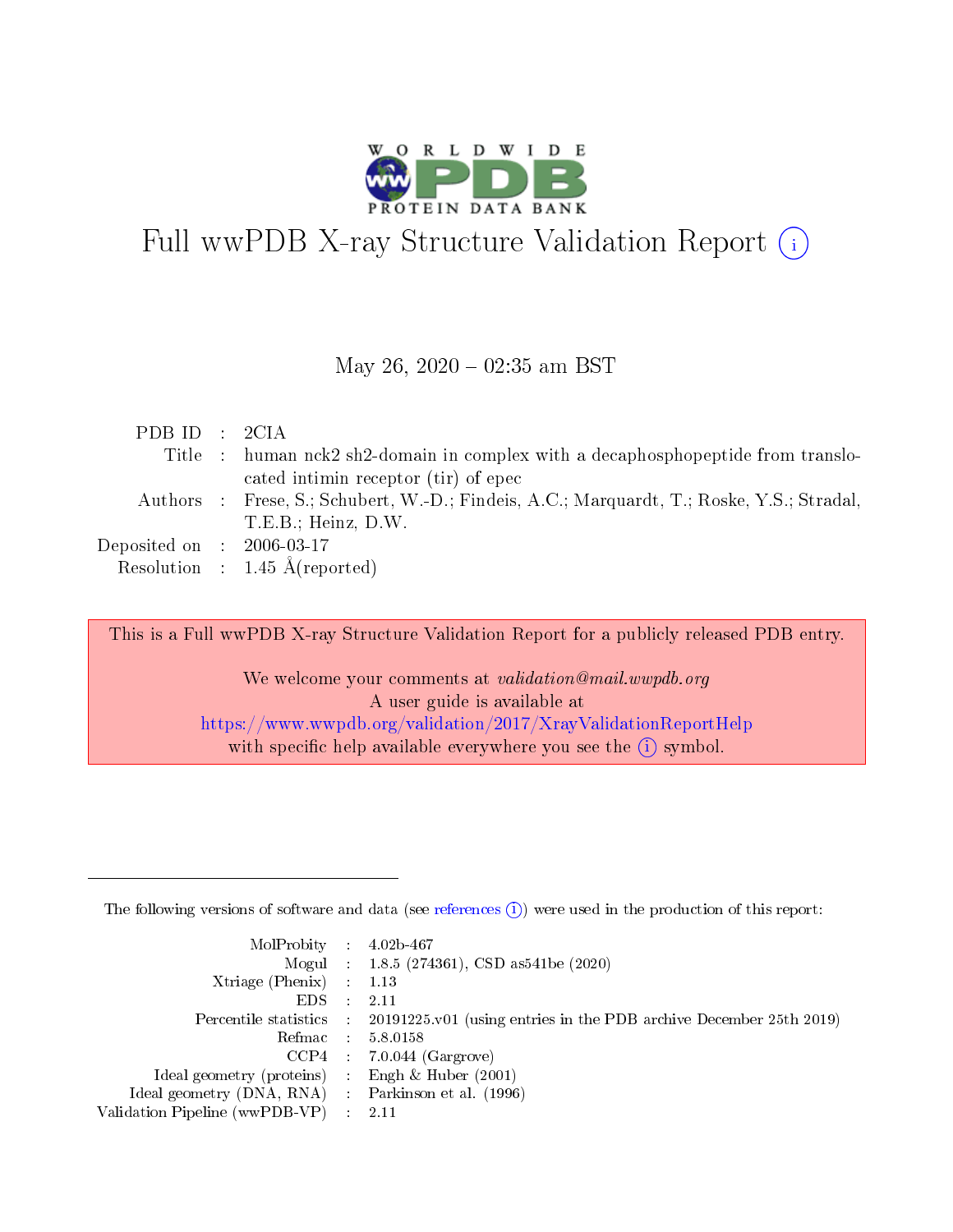# 1 [O](https://www.wwpdb.org/validation/2017/XrayValidationReportHelp#overall_quality)verall quality at a glance  $(i)$

The following experimental techniques were used to determine the structure: X-RAY DIFFRACTION

The reported resolution of this entry is 1.45 Å.

Percentile scores (ranging between 0-100) for global validation metrics of the entry are shown in the following graphic. The table shows the number of entries on which the scores are based.



| Metric                | Whole archive<br>$(\#\mathrm{Entries})$ | Similar resolution<br>$(\#\text{Entries}, \text{resolution range}(\textup{\AA}))$ |
|-----------------------|-----------------------------------------|-----------------------------------------------------------------------------------|
| $R_{free}$            | 130704                                  | $1156(1.46-1.46)$                                                                 |
| Clashscore            | 141614                                  | $1202(1.46-1.46)$                                                                 |
| Ramachandran outliers | 138981                                  | $\overline{1178}$ $(1.46-1.46)$                                                   |
| Sidechain outliers    | 138945                                  | $1178(1.46-1.46)$                                                                 |
| RSRZ outliers         | 127900                                  | $1139(1.46-1.46)$                                                                 |

The table below summarises the geometric issues observed across the polymeric chains and their fit to the electron density. The red, orange, yellow and green segments on the lower bar indicate the fraction of residues that contain outliers for  $>=3, 2, 1$  and 0 types of geometric quality criteria respectively. A grey segment represents the fraction of residues that are not modelled. The numeric value for each fraction is indicated below the corresponding segment, with a dot representing fractions  $\epsilon=5\%$  The upper red bar (where present) indicates the fraction of residues that have poor fit to the electron density. The numeric value is given above the bar.

| Mol | ${\rm Chain \mid Length}$ | Quality of chain |     |
|-----|---------------------------|------------------|-----|
|     |                           | 6%<br>83%        | 12% |
|     |                           | 9%<br>36%<br>55% | 9%  |

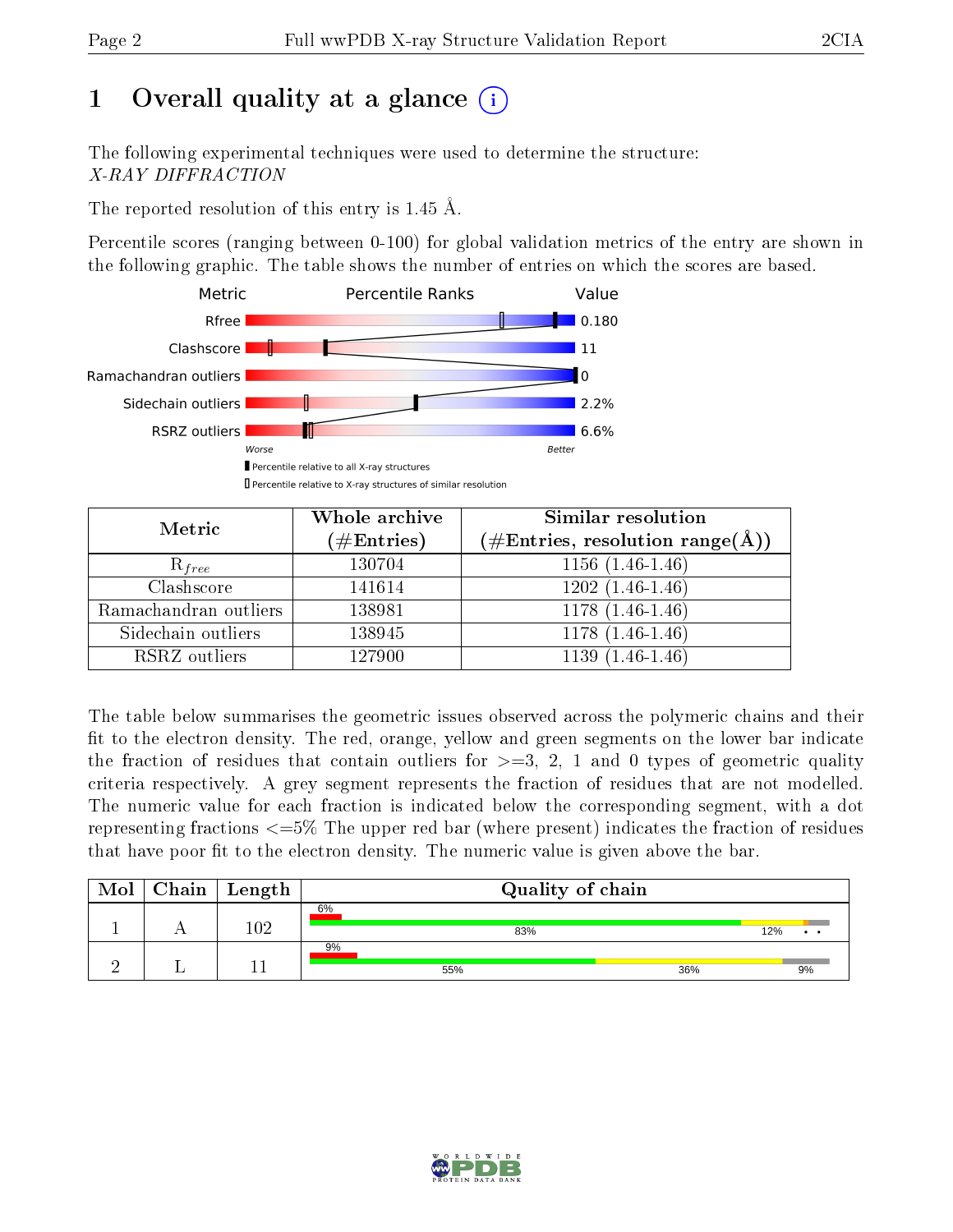# 2 Entry composition (i)

There are 5 unique types of molecules in this entry. The entry contains 1102 atoms, of which 0 are hydrogens and 0 are deuteriums.

In the tables below, the ZeroOcc column contains the number of atoms modelled with zero occupancy, the AltConf column contains the number of residues with at least one atom in alternate conformation and the Trace column contains the number of residues modelled with at most 2 atoms.

Molecule 1 is a protein called CYTOPLASMIC PROTEIN NCK2.

| Mol | ${\bf Chain}$ | $\perp$ Residues | $\rm{Atoms}$ |     |         | $\text{ZeroOcc}$   AltConf   Trace |  |  |  |
|-----|---------------|------------------|--------------|-----|---------|------------------------------------|--|--|--|
|     |               | 98               | Total<br>904 | 568 | $158\,$ |                                    |  |  |  |

• Molecule 2 is a protein called TRANSLOCATED INTIMIN RECEPTOR.

| Mol | $Chain   Residues$ | $\bm{\mathrm{Atoms}}$ |              |  | $ZeroOcc \   \ AltConf \   \ Trace$ |   |  |
|-----|--------------------|-----------------------|--------------|--|-------------------------------------|---|--|
|     | $10\,$             | $\rm Total$           | $\mathbf{C}$ |  |                                     | - |  |
|     |                    |                       |              |  |                                     |   |  |

• Molecule 3 is (4S)-2-METHYL-2,4-PENTANEDIOL (three-letter code: MPD) (formula:  $C_6H_{14}O_2$ .



|  | $Mol$   Chain   Residues | Atoms |  |  | $ZeroOcc$   AltConf |  |
|--|--------------------------|-------|--|--|---------------------|--|
|  |                          | Total |  |  |                     |  |

• Molecule 4 is ISOPROPYL ALCOHOL (three-letter code: IPA) (formula:  $C_3H_8O$ ).

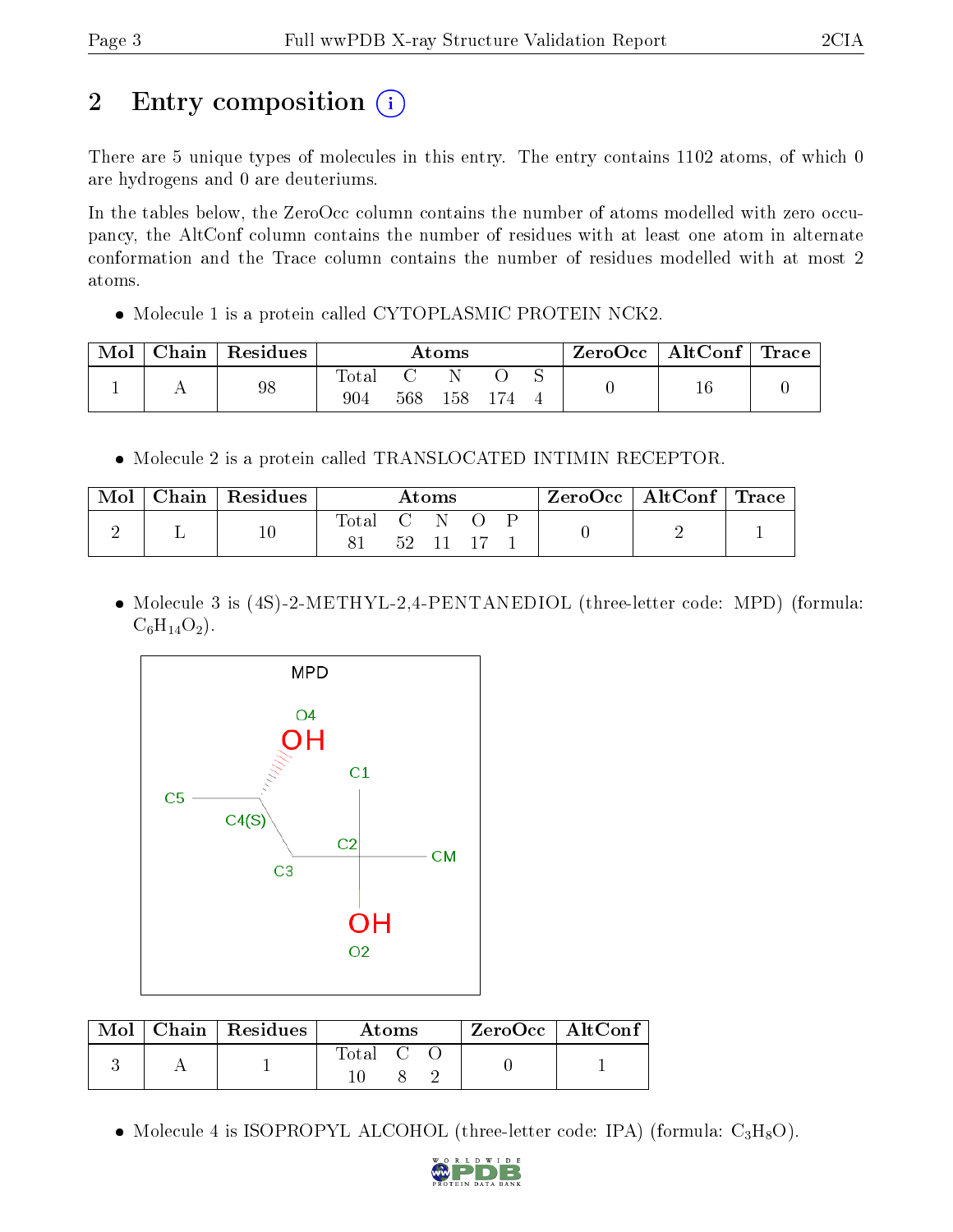

|  | $\text{Mol}$   Chain   Residues | Atoms   |  |  | ZeroOcc   AltConf |  |
|--|---------------------------------|---------|--|--|-------------------|--|
|  |                                 | Total C |  |  |                   |  |

 $\bullet\,$  Molecule 5 is water.

|  | $Mol$   Chain   Residues | Atoms                | $ZeroOcc \   \ AltConf \  $ |
|--|--------------------------|----------------------|-----------------------------|
|  |                          | Total O<br>92<br>-92 |                             |
|  |                          | Total O              |                             |

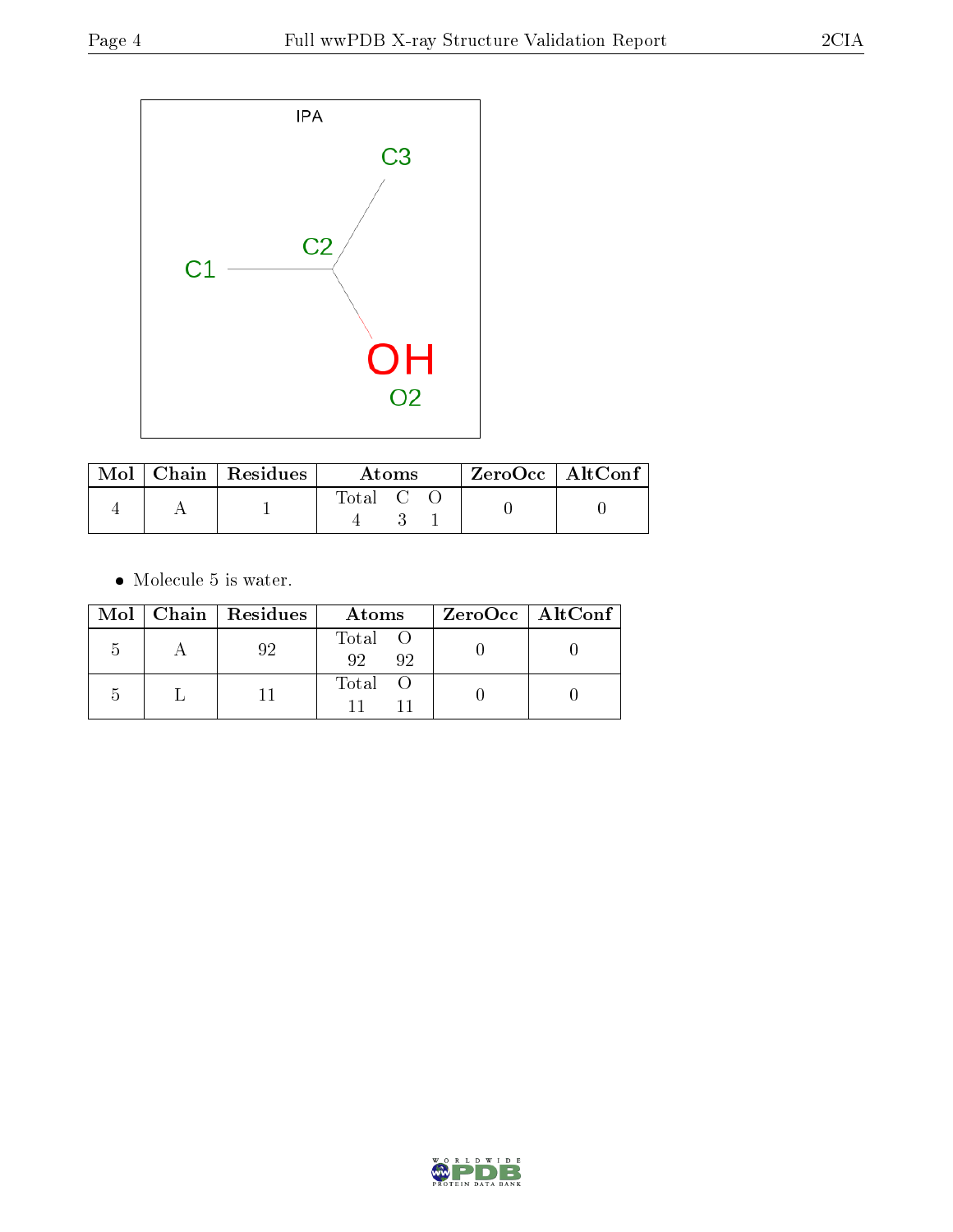# 3 Residue-property plots  $(i)$

These plots are drawn for all protein, RNA and DNA chains in the entry. The first graphic for a chain summarises the proportions of the various outlier classes displayed in the second graphic. The second graphic shows the sequence view annotated by issues in geometry and electron density. Residues are color-coded according to the number of geometric quality criteria for which they contain at least one outlier: green  $= 0$ , yellow  $= 1$ , orange  $= 2$  and red  $= 3$  or more. A red dot above a residue indicates a poor fit to the electron density (RSRZ  $> 2$ ). Stretches of 2 or more consecutive residues without any outlier are shown as a green connector. Residues present in the sample, but not in the model, are shown in grey.

• Molecule 1: CYTOPLASMIC PROTEIN NCK2



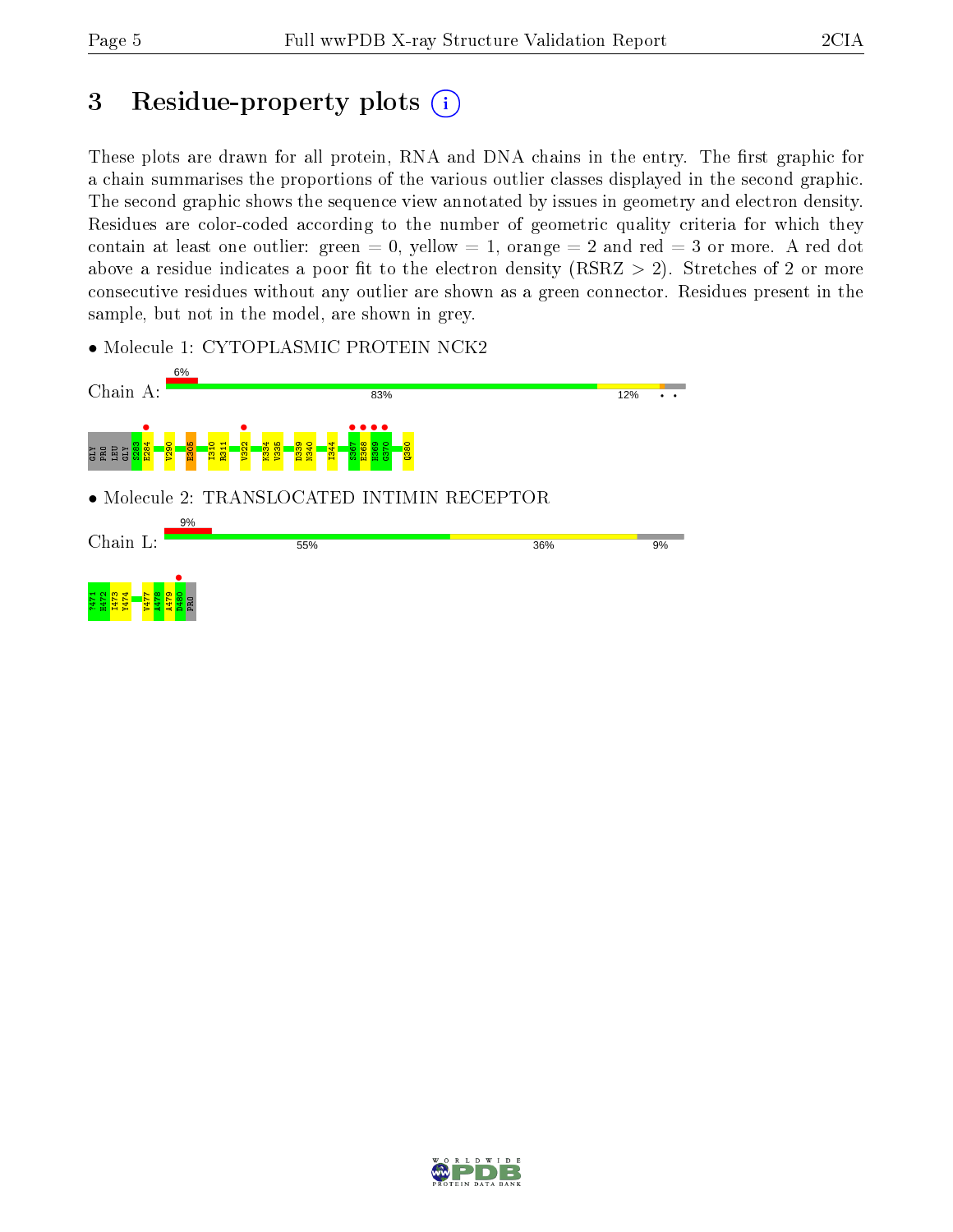# 4 Data and refinement statistics  $(i)$

| Property                                                   | Value                                            | Source     |
|------------------------------------------------------------|--------------------------------------------------|------------|
| Space group                                                | P 21 21 21                                       | Depositor  |
| Cell constants                                             | $52.19\text{\AA}$<br>$31.24\text{\AA}$<br>58.10Å | Depositor  |
| a, b, c, $\alpha$ , $\beta$ , $\gamma$                     | $90.00^\circ$<br>$90.00^\circ$<br>$90.00^\circ$  |            |
| Resolution $(A)$                                           | 20.03<br>$-1.45$                                 | Depositor  |
|                                                            | $20.03 - 1.45$                                   | <b>EDS</b> |
| % Data completeness                                        | $98.5(20.03-1.45)$                               | Depositor  |
| (in resolution range)                                      | $98.1(20.03-1.45)$                               | <b>EDS</b> |
| $R_{merge}$                                                | 0.04                                             | Depositor  |
| $\mathrm{R}_{sym}$                                         | (Not available)                                  | Depositor  |
| $\langle I/\sigma(I) \rangle^{-1}$                         | $4.11$ (at 1.45Å)                                | Xtriage    |
| Refinement program                                         | REFMAC 5.2.0019                                  | Depositor  |
| $R, R_{free}$                                              | 0.149,<br>0.170                                  | Depositor  |
|                                                            | $0.161$ ,<br>0.180                               | DCC        |
| $\mathcal{R}_{free}$ test set                              | 879 reflections $(5.16\%)$                       | wwPDB-VP   |
| Wilson B-factor $(A^2)$                                    | 13.9                                             | Xtriage    |
| Anisotropy                                                 | 0.119                                            | Xtriage    |
| Bulk solvent $k_{sol}$ (e/Å <sup>3</sup> ), $B_{sol}(A^2)$ | $0.46$ , 62.4                                    | <b>EDS</b> |
| L-test for twinning <sup>2</sup>                           | $< L >$ = 0.48, $< L2 >$ = 0.32                  | Xtriage    |
| Estimated twinning fraction                                | No twinning to report.                           | Xtriage    |
| $F_o, F_c$ correlation                                     | 0.97                                             | <b>EDS</b> |
| Total number of atoms                                      | 1102                                             | wwPDB-VP   |
| Average B, all atoms $(A^2)$                               | 18.0                                             | wwPDB-VP   |

Xtriage's analysis on translational NCS is as follows: The largest off-origin peak in the Patterson function is  $11.30\%$  of the height of the origin peak. No significant pseudotranslation is detected.

<sup>&</sup>lt;sup>2</sup>Theoretical values of  $\langle |L| \rangle$ ,  $\langle L^2 \rangle$  for acentric reflections are 0.5, 0.333 respectively for untwinned datasets, and 0.375, 0.2 for perfectly twinned datasets.



<span id="page-5-1"></span><span id="page-5-0"></span><sup>1</sup> Intensities estimated from amplitudes.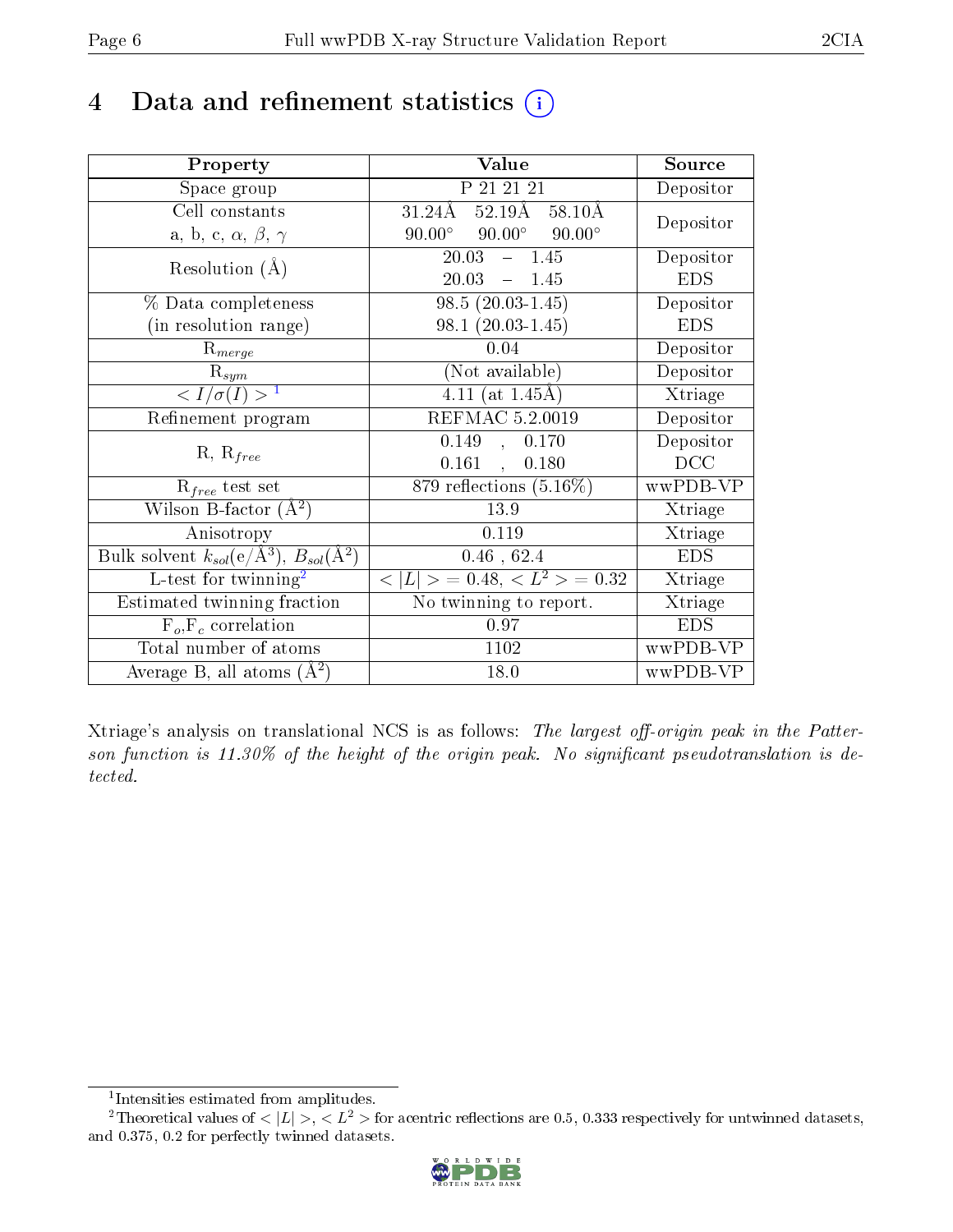# 5 Model quality  $(i)$

## 5.1 Standard geometry  $(i)$

Bond lengths and bond angles in the following residue types are not validated in this section: MPD, IPA, PTR, ACE

The Z score for a bond length (or angle) is the number of standard deviations the observed value is removed from the expected value. A bond length (or angle) with  $|Z| > 5$  is considered an outlier worth inspection. RMSZ is the root-mean-square of all Z scores of the bond lengths (or angles).

| Mol | Chain |      | <b>Bond lengths</b>          | Bond angles |                 |  |
|-----|-------|------|------------------------------|-------------|-----------------|--|
|     |       | RMSZ | $\# Z  > 5$                  | RMSZ        | # $ Z >5$       |  |
|     |       | 1.00 | 0/954                        | 0.87        | 0/1279          |  |
| 9   |       | 1.13 | $1/67$ $(1.5\%)$             | 0.97        | 0/89            |  |
| AH  | All   | 1.01 | $(0.1\%)$<br>$^{\prime}1021$ | 0.88        | $^{\prime}1368$ |  |

All (1) bond length outliers are listed below:

|  |                   |         | $\mid$ Mol $\mid$ Chain $\mid$ Res $\mid$ Type $\mid$ Atoms $\mid$ $\mid$ $\mid$ $\mid$ Observed(Å) $\mid$ Ideal(Å) $\mid$ |  |
|--|-------------------|---------|----------------------------------------------------------------------------------------------------------------------------|--|
|  | $479$   ALA   C-N | $-5.56$ |                                                                                                                            |  |

There are no bond angle outliers.

There are no chirality outliers.

There are no planarity outliers.

## 5.2 Too-close contacts (i)

In the following table, the Non-H and H(model) columns list the number of non-hydrogen atoms and hydrogen atoms in the chain respectively. The H(added) column lists the number of hydrogen atoms added and optimized by MolProbity. The Clashes column lists the number of clashes within the asymmetric unit, whereas Symm-Clashes lists symmetry related clashes.

|  |      |     |    | Mol   Chain   Non-H   H(model)   H(added)   Clashes   Symm-Clashes |
|--|------|-----|----|--------------------------------------------------------------------|
|  | 904  | 883 |    |                                                                    |
|  |      |     |    |                                                                    |
|  |      |     |    |                                                                    |
|  |      |     |    |                                                                    |
|  | 92   |     |    |                                                                    |
|  |      |     |    |                                                                    |
|  | 1102 | 986 | റല |                                                                    |

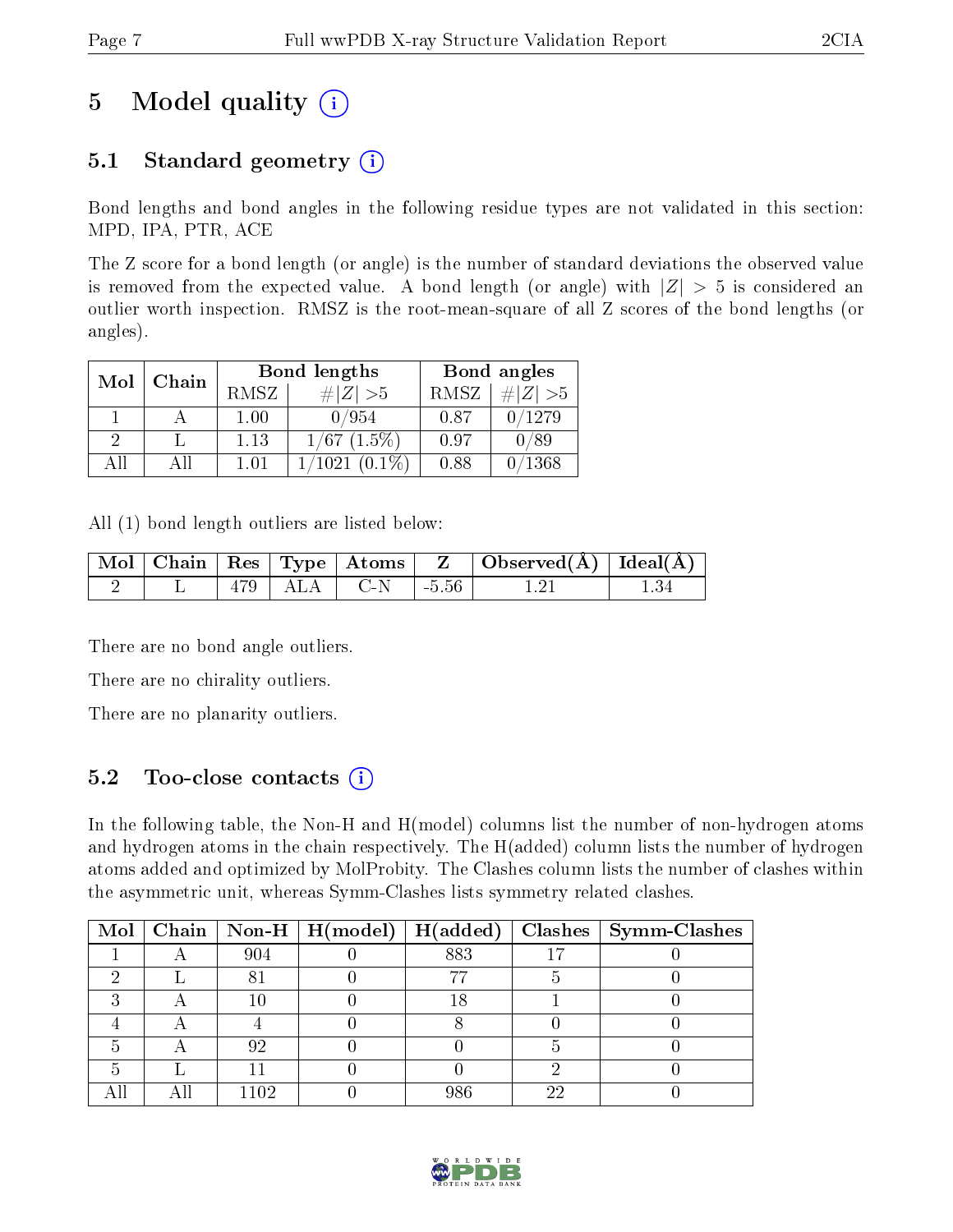The all-atom clashscore is defined as the number of clashes found per 1000 atoms (including hydrogen atoms). The all-atom clashscore for this structure is 11.

|            |  |  | All (22) close contacts within the same asymmetric unit are listed below, sorted by their clash |  |  |  |  |
|------------|--|--|-------------------------------------------------------------------------------------------------|--|--|--|--|
| magnitude. |  |  |                                                                                                 |  |  |  |  |

| Atom-1              | Atom-2              | Interatomic       | Clash         |
|---------------------|---------------------|-------------------|---------------|
|                     |                     | distance $(\AA)$  | overlap $(A)$ |
| 1:A:334[B]:LYS:HD2  | 5:A:2039:HOH:O      | 1.44              | 1.17          |
| 1:A:339[B]:ASP:O    | 1:A:340[B]:ASN:OD1  | 1.61              | 1.14          |
| 1:A:305[B]:GLU:OE2  | 5:A:2013:HOH:O      | 1.94              | 0.86          |
| 1:A:334[C]:LYS:HG3  | 5:A:2040:HOH:O      | 1.88              | 0.73          |
| 1:A:339[B]:ASP:O    | 1:A:340[B].ASN:CG   | 2.33              | 0.65          |
| 1:A:334[B]:LYS:CD   | 5:A:2039:HOH:O      | 2.18              | 0.63          |
| 2:L:473[B]:ILE:HG22 | 5:L:2002:HOH:O      | 1.99              | 0.61          |
| 1:A:290[B]:VAL:CG1  | 1:A:311:ARG:HB3     | 2.31              | 0.60          |
| 1:A:290[B]:VAL:HG13 | 1:A:311:ARG:CB      | $2.32\,$          | 0.60          |
| 1:A:305[B]:GLU:OE2  | 5:A:2014:HOH:O      | $\overline{2.17}$ | $0.56\,$      |
| 1:A:290[B]:VAL:HG13 | 1:A:311:ARG:HB3     | 1.91              | 0.53          |
| 2:L:477[A]:VAL:HG22 | 5:L:2009:HOH:O      | 2.10              | 0.50          |
| 2:L:473[B]:ILE:HD13 | 2:L:474:PTR:N       | 2.29              | 0.47          |
| 1:A:290[B]:VAL:CG1  | 1:A:311:ARG:CB      | 2.92              | 0.47          |
| 1:A:334[B]:LYS:HD3  | 1: A: 335: VAL: N   | 2.30              | 0.46          |
| 1:A:339[B]:ASP:O    | 1:A:340[B]:ASN:CB   | 2.59              | 0.45          |
| 1:A:290[B]:VAL:HG13 | 1:A:311:ARG:HB2     | 1.99              | 0.44          |
| 3:A:1381[B]:MPD:O2  | 3:A:1381[B]:MPD:H52 | 2.18              | 0.43          |
| 1: A:310: ILE: CD1  | 1:A:322:VAL:HG22    | 2.49              | 0.43          |
| 1:A:344:ILE:CG1     | 2:L:477[A]:VAL:HG11 | 2.50              | 0.41          |
| 1:A:284[B]:GLU:OE2  | 1:A:380:GLN:NE2     | 2.50              | 0.40          |

There are no symmetry-related clashes.

## 5.3 Torsion angles  $(i)$

#### 5.3.1 Protein backbone (i)

In the following table, the Percentiles column shows the percent Ramachandran outliers of the chain as a percentile score with respect to all X-ray entries followed by that with respect to entries of similar resolution.

The Analysed column shows the number of residues for which the backbone conformation was analysed, and the total number of residues.

| Mol   Chain | Analysed                                 |  | $^+$ Favoured   Allowed   Outliers   Percentiles $^+$ |  |  |
|-------------|------------------------------------------|--|-------------------------------------------------------|--|--|
|             | $113/102$ (111\%)   112 (99\%)   1 (1\%) |  | $\vert$ 100 100 $\vert$                               |  |  |

Continued on next page...

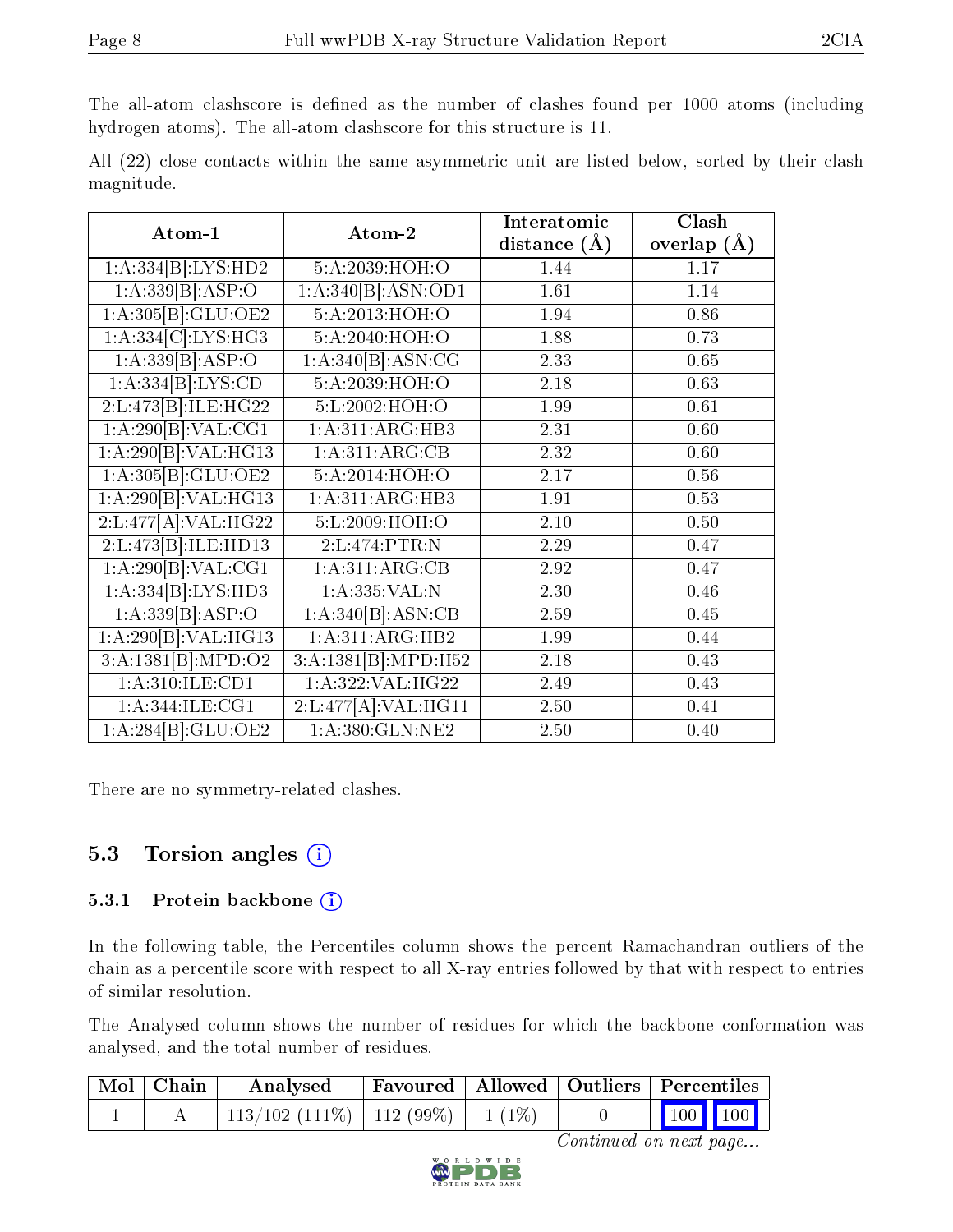Continued from previous page...

There are no Ramachandran outliers to report.

#### $5.3.2$  Protein sidechains  $(i)$

In the following table, the Percentiles column shows the percent sidechain outliers of the chain as a percentile score with respect to all X-ray entries followed by that with respect to entries of similar resolution.

The Analysed column shows the number of residues for which the sidechain conformation was analysed, and the total number of residues.

| Mol | Chain | Analysed         | Rotameric   | Outliers | Percentiles |               |
|-----|-------|------------------|-------------|----------|-------------|---------------|
|     |       | $103/89$ (116\%) | $99(96\%)$  | 4(4%)    | 32          | 4             |
|     |       | $7/7$ (100\%)    | $7(100\%)$  |          |             |               |
| All | All   | $110/96$ (115%)  | $106(96\%)$ | 4(4%)    | 52          | $6^{\degree}$ |

All (4) residues with a non-rotameric sidechain are listed below:

| Mol | Chain | Res    | <b>Type</b> |
|-----|-------|--------|-------------|
|     |       | 305[A] | GLU         |
|     |       | 305 B  | <b>GLU</b>  |
|     |       | 368[A] | GLU         |
|     |       | 368 B  | GLU         |

Some sidechains can be flipped to improve hydrogen bonding and reduce clashes. There are no such sidechains identified.

#### 5.3.3 RNA (1)

There are no RNA molecules in this entry.

### 5.4 Non-standard residues in protein, DNA, RNA chains (i)

1 non-standard protein/DNA/RNA residue is modelled in this entry.

In the following table, the Counts columns list the number of bonds (or angles) for which Mogul statistics could be retrieved, the number of bonds (or angles) that are observed in the model and



Mol | Chain | Analysed | Favoured | Allowed | Outliers | Percentiles 2 | L |  $9/11 (82\%)$  |  $9 (100\%)$  | 0 | 0 | 100 100 All | All  $|122/113 (108\%) |121 (99\%) |1 (1\%) |0| |100| 100$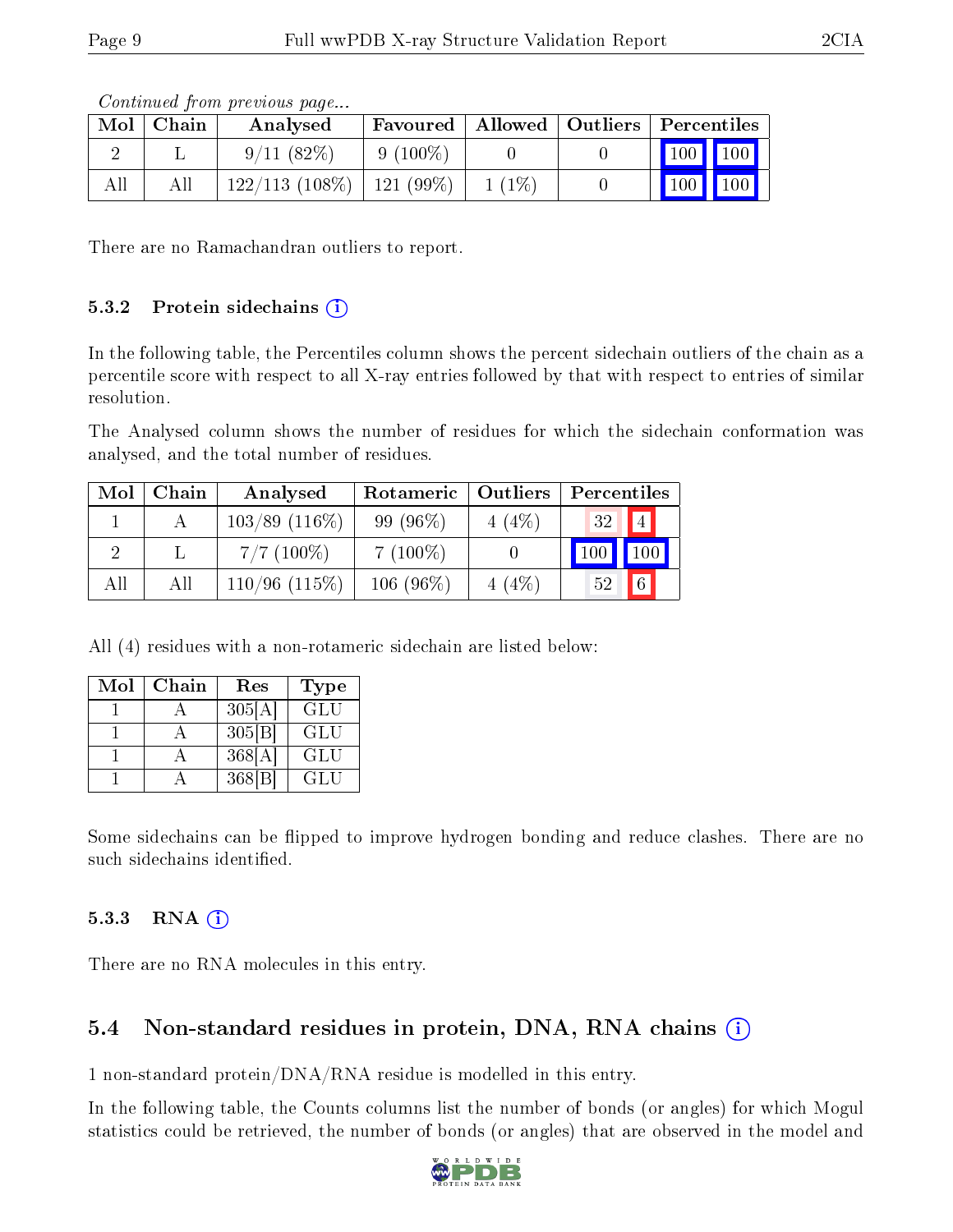the number of bonds (or angles) that are defined in the Chemical Component Dictionary. The Link column lists molecule types, if any, to which the group is linked. The Z score for a bond length (or angle) is the number of standard deviations the observed value is removed from the expected value. A bond length (or angle) with  $|Z| > 2$  is considered an outlier worth inspection. RMSZ is the root-mean-square of all Z scores of the bond lengths (or angles).

| Mol |            | $\mid$ Type $\mid$ Chain $\mid$ Res $\mid$ Link |     |            |         |          |               |      | Bond lengths |  |  | Bond angles |  |
|-----|------------|-------------------------------------------------|-----|------------|---------|----------|---------------|------|--------------|--|--|-------------|--|
|     |            |                                                 |     | Counts     | † RMSZ∣ | #Z  > 2  | Counts   RMSZ |      | $\# Z $      |  |  |             |  |
|     | <b>PTR</b> |                                                 | 474 | 15, 16, 17 | 1.44    | $1(6\%)$ | 19,22,24      | 0.67 |              |  |  |             |  |

In the following table, the Chirals column lists the number of chiral outliers, the number of chiral centers analysed, the number of these observed in the model and the number defined in the Chemical Component Dictionary. Similar counts are reported in the Torsion and Rings columns. '-' means no outliers of that kind were identified.

|       |     |        | Mol   Type   Chain   Res   Link   Chirals   Torsions   Rings |  |
|-------|-----|--------|--------------------------------------------------------------|--|
| I PTR | 474 | $\sim$ | $\mid 0/10/11/13 \mid 0/1/1/1 \mid$                          |  |

All (1) bond length outliers are listed below:

|  |  |                             | $\mid$ Mol $\mid$ Chain $\mid$ Res $\mid$ Type $\mid$ Atoms $\mid$ $\mid$ Z $\mid$ Observed(Å) $\mid$ Ideal(Å) $\mid$ |     |
|--|--|-----------------------------|-----------------------------------------------------------------------------------------------------------------------|-----|
|  |  | $474$   PTR   OH-CZ   -4.56 |                                                                                                                       | .40 |

There are no bond angle outliers.

There are no chirality outliers.

There are no torsion outliers.

There are no ring outliers.

1 monomer is involved in 1 short contact:

|  |           | Mol   Chain   Res   Type   Clashes   Symm-Clashes |
|--|-----------|---------------------------------------------------|
|  | 474   PTR |                                                   |

### 5.5 Carbohydrates (i)

There are no carbohydrates in this entry.

### 5.6 Ligand geometry (i)

3 ligands are modelled in this entry.

In the following table, the Counts columns list the number of bonds (or angles) for which Mogul statistics could be retrieved, the number of bonds (or angles) that are observed in the model and

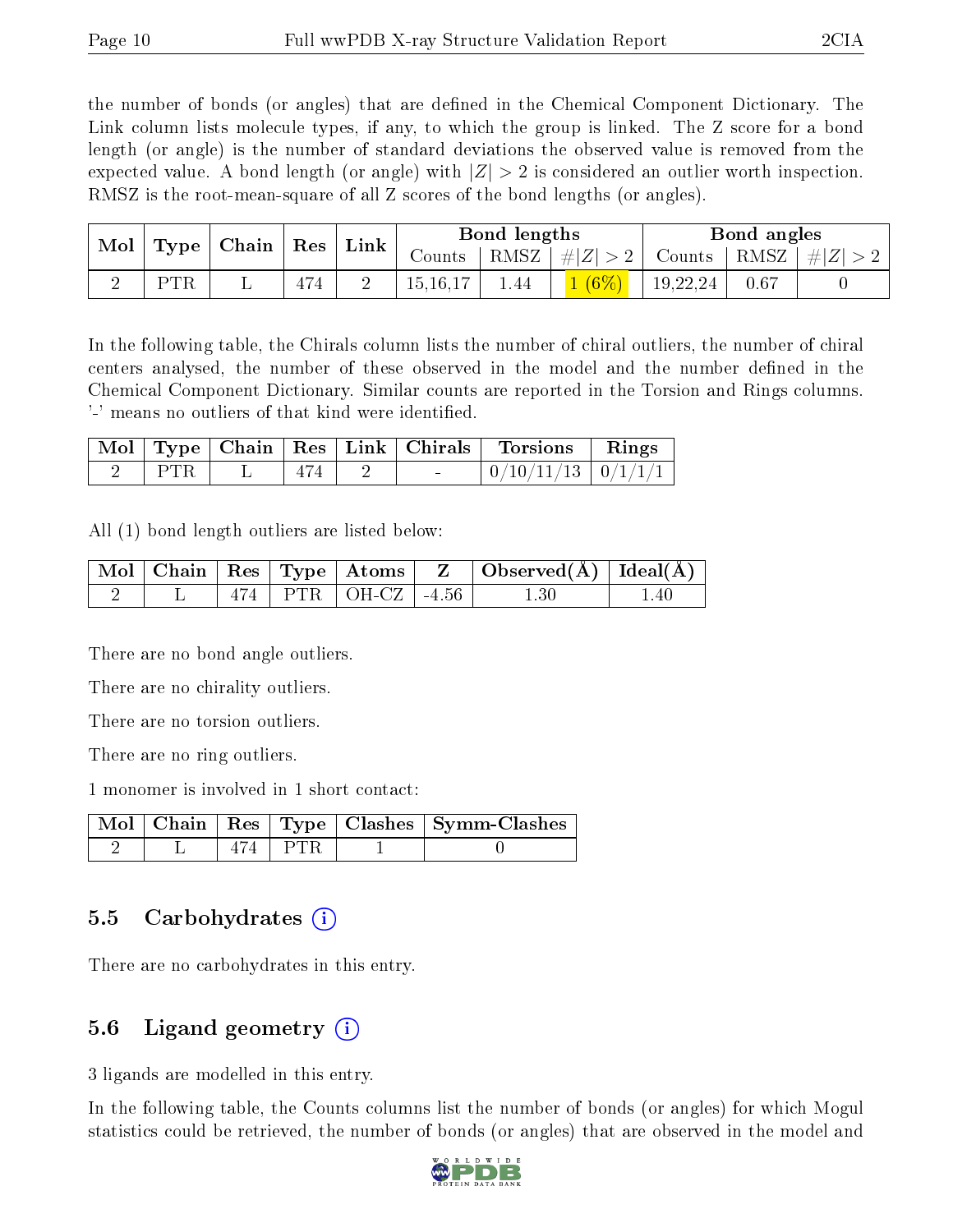the number of bonds (or angles) that are defined in the Chemical Component Dictionary. The Link column lists molecule types, if any, to which the group is linked. The Z score for a bond length (or angle) is the number of standard deviations the observed value is removed from the expected value. A bond length (or angle) with  $|Z| > 2$  is considered an outlier worth inspection. RMSZ is the root-mean-square of all Z scores of the bond lengths (or angles).

| Mol    |      | Chain | Res     | Link            |        | Bond lengths |            | Bond angles |      |             |
|--------|------|-------|---------|-----------------|--------|--------------|------------|-------------|------|-------------|
|        | Type |       |         |                 | Counts | RMSZ         | # Z <br>>2 | Counts      | RMSZ | # $ Z  > 2$ |
| 2<br>◡ | MPD  |       | 1381[A] |                 | 5.5.7  | 0.31         |            | 5,5,10      | 0.47 |             |
| 2<br>◡ | MPD  | А     | 1381[B] | $\qquad \qquad$ | 5,5,7  | $0.43\,$     |            | 5,5,10      | 0.48 |             |
|        | IPA  |       | 1382    | $\qquad \qquad$ | 3.3.3  | 0.46         |            | 3,3,3       | 0.35 |             |

In the following table, the Chirals column lists the number of chiral outliers, the number of chiral centers analysed, the number of these observed in the model and the number defined in the Chemical Component Dictionary. Similar counts are reported in the Torsion and Rings columns. '-' means no outliers of that kind were identified.

| $\vert$ Mol $\vert$ Type $\vert$ Chain | Res     |                 | Link   Chirals   Torsions   Rings |  |
|----------------------------------------|---------|-----------------|-----------------------------------|--|
| <b>MPD</b>                             | 1381[A] | <b>Contract</b> | 1/3/3/5                           |  |
| <b>MPD</b>                             | 1381[B] |                 | 0/3/3/5                           |  |

There are no bond length outliers.

There are no bond angle outliers.

There are no chirality outliers.

All (1) torsion outliers are listed below:

| Mol   Chain | Res     | Type  | Atoms                                                                 |
|-------------|---------|-------|-----------------------------------------------------------------------|
|             | 1381[A] | MPD ' | $\mid$ C <sub>2</sub> -C <sub>3</sub> -C <sub>4</sub> -C <sub>5</sub> |

There are no ring outliers.

1 monomer is involved in 1 short contact:

| $\mid$ Mol $\mid$ Chain | $\operatorname{Res}$ |  | $\vert$ Type $\vert$ Clashes $\vert$ Symm-Clashes |
|-------------------------|----------------------|--|---------------------------------------------------|
|                         | $1381[B]$ MPD        |  |                                                   |

### 5.7 [O](https://www.wwpdb.org/validation/2017/XrayValidationReportHelp#nonstandard_residues_and_ligands)ther polymers (i)

There are no such residues in this entry.

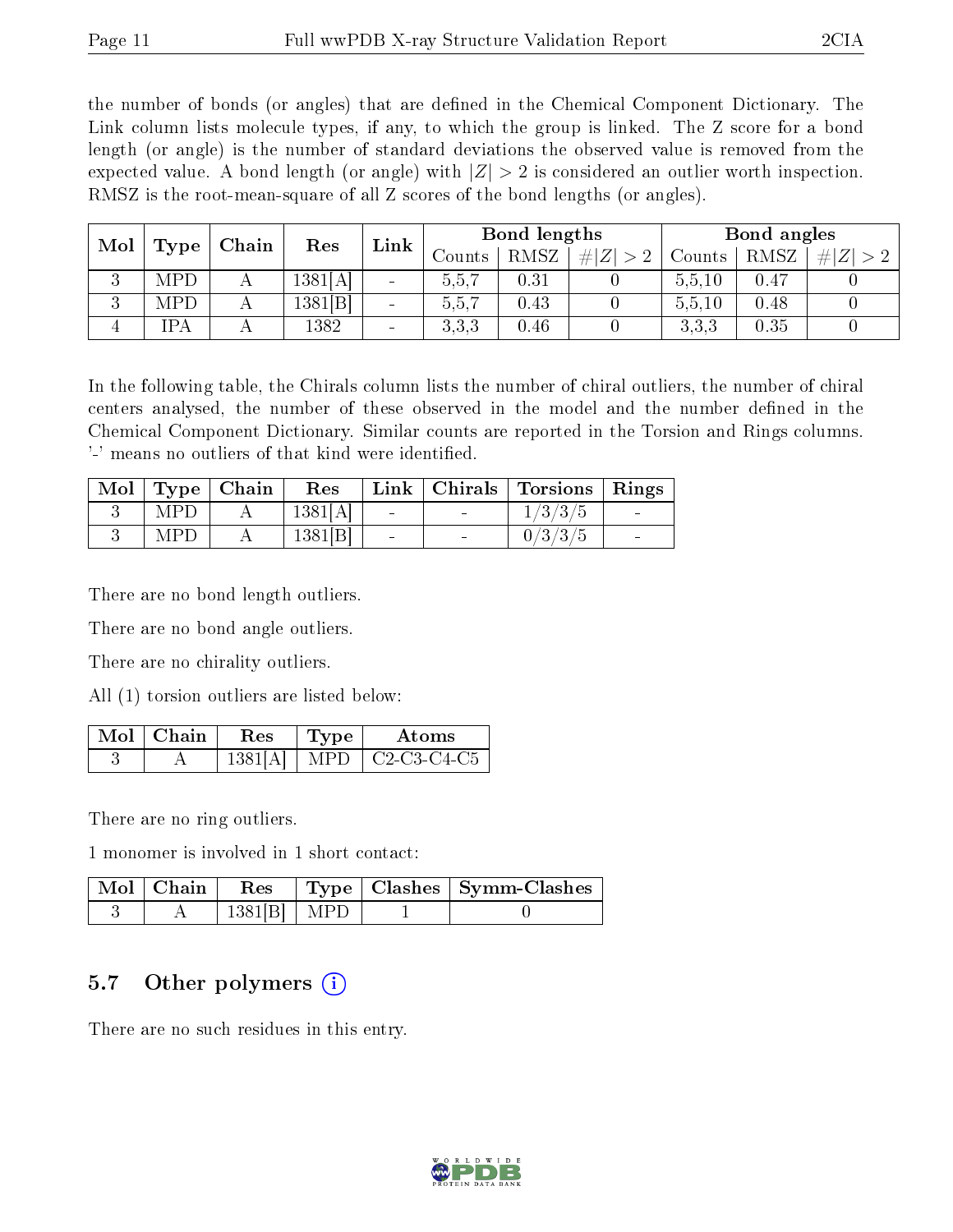# 5.8 Polymer linkage issues (i)

There are no chain breaks in this entry.

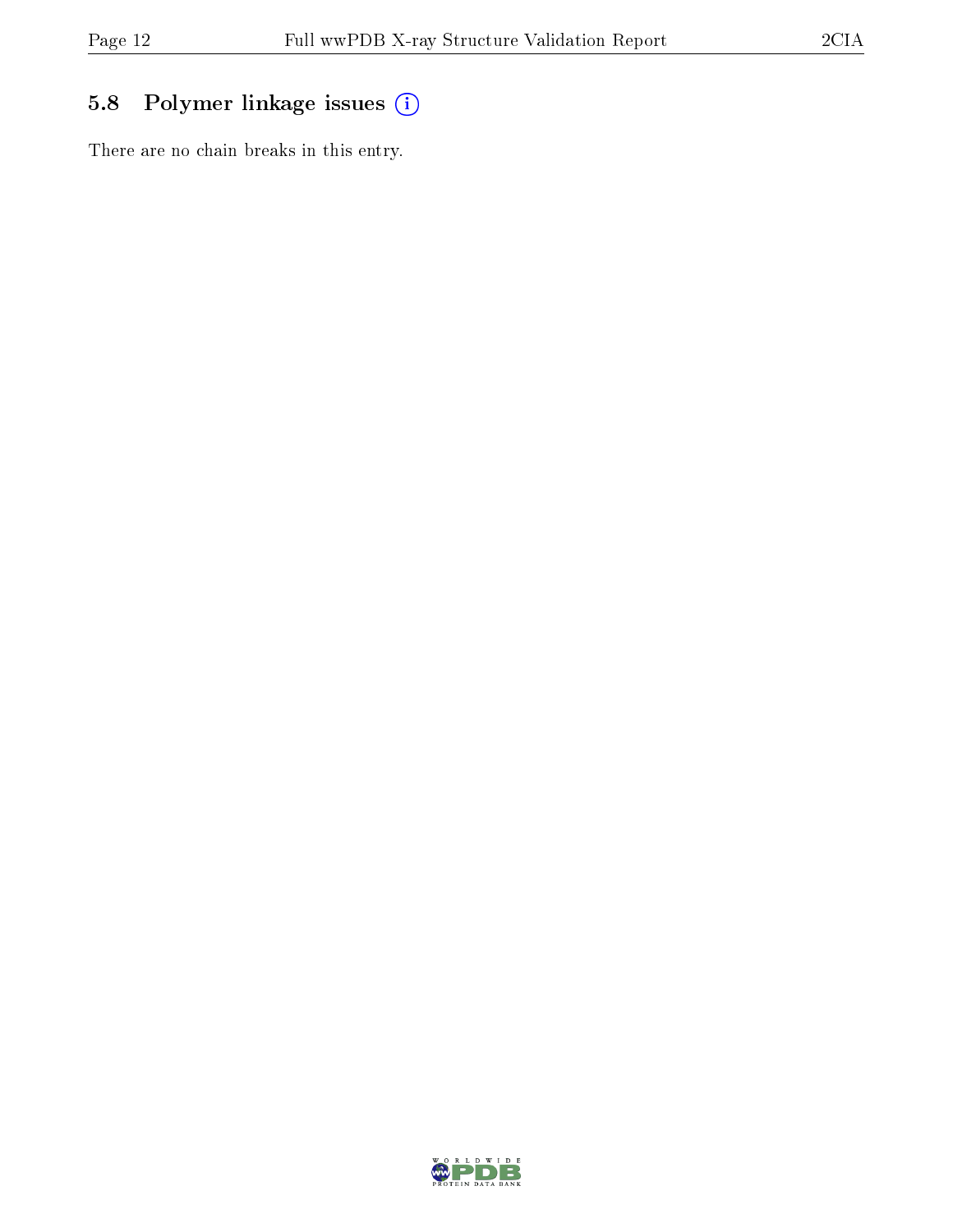# 6 Fit of model and data  $\left( \cdot \right)$

## 6.1 Protein, DNA and RNA chains (i)

In the following table, the column labelled  $#RSRZ>2'$  contains the number (and percentage) of RSRZ outliers, followed by percent RSRZ outliers for the chain as percentile scores relative to all X-ray entries and entries of similar resolution. The OWAB column contains the minimum, median,  $95<sup>th</sup>$  percentile and maximum values of the occupancy-weighted average B-factor per residue. The column labelled  $Q< 0.9$  lists the number of (and percentage) of residues with an average occupancy less than 0.9.

| Mol | Chain | Analysed        | ${ <\hspace{-1.5pt}{\mathrm{RSRZ}} \hspace{-1.5pt}>}$ | $\#\text{RSRZ}\text{>2}$                 | $\sim$ OWAB( $A^2$ ) | $\rm Q\textcolor{black}{<}0.9$ |
|-----|-------|-----------------|-------------------------------------------------------|------------------------------------------|----------------------|--------------------------------|
|     |       | $98/102(96\%)$  | 0.31                                                  | 23 <br>$6(6\%)$ 21                       | 12, 15, 26, 40       |                                |
|     |       | 8/11(72%)       | 1.36                                                  | $1(12\%)$ 3 4                            | 22, 23, 34, 38       |                                |
| All | All   | $106/113(93\%)$ | 0.39                                                  | 20 <sup>1</sup><br>$7(6\%)$<br><b>18</b> | 12, 15, 28, 40       |                                |

All (7) RSRZ outliers are listed below:

| Mol | Chain | Res    | <b>Type</b> | <b>RSRZ</b> |
|-----|-------|--------|-------------|-------------|
|     |       | 370    | <b>GLY</b>  | 4.6         |
|     |       | 368[A] | GLU         | 4.2         |
| 2   | Ь     | 480    | <b>ASP</b>  | 4.1         |
|     |       | 367    | <b>SER</b>  | 3.1         |
| 1   |       | 369    | <b>HIS</b>  | 2.5         |
|     |       | 322    | <b>VAL</b>  | 2.5         |
|     |       | 284    | GLU         | 2.0         |

## 6.2 Non-standard residues in protein, DNA, RNA chains  $(i)$

In the following table, the Atoms column lists the number of modelled atoms in the group and the number defined in the chemical component dictionary. The B-factors column lists the minimum, median,  $95<sup>th</sup>$  percentile and maximum values of B factors of atoms in the group. The column labelled  $Q< 0.9$ ' lists the number of atoms with occupancy less than 0.9.

|            |     |          |      |      | $\vert$ Mol $\vert$ Type $\vert$ Chain $\vert$ Res $\vert$ Atoms $\vert$ RSCC $\vert$ RSR $\vert$ B-factors(A <sup>2</sup> ) $\vert$ Q<0.9 |  |
|------------|-----|----------|------|------|--------------------------------------------------------------------------------------------------------------------------------------------|--|
| <b>PTR</b> | 474 | $-16/17$ | 0.95 | 0.10 | 16 19 22 22                                                                                                                                |  |

## 6.3 Carbohydrates (i)

There are no carbohydrates in this entry.